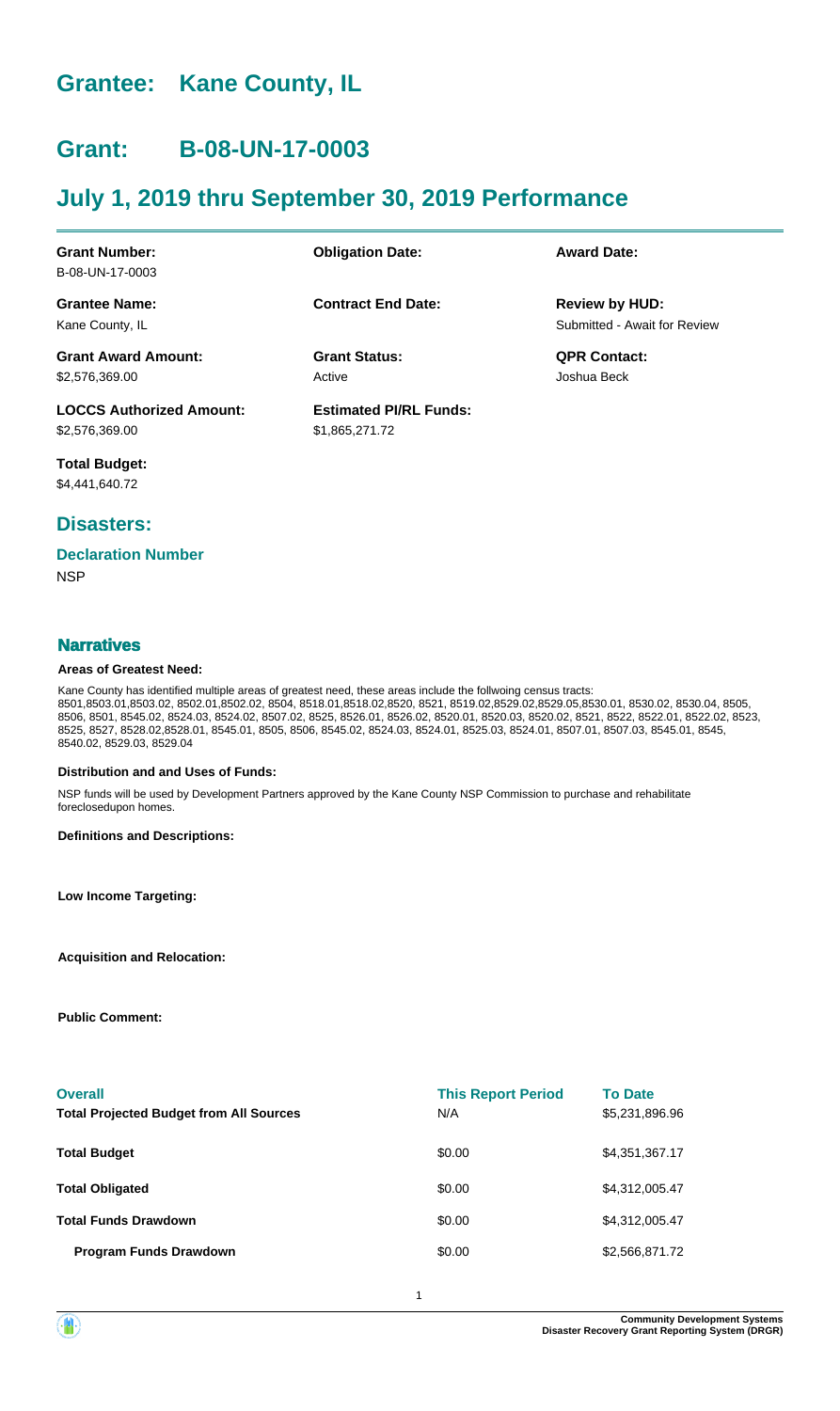| <b>Program Income Drawdown</b>               | \$0.00 | \$1,745,133.75 |
|----------------------------------------------|--------|----------------|
| <b>Program Income Received</b>               | \$0.00 | \$1,755,636.47 |
| <b>Total Funds Expended</b>                  | \$0.00 | \$4,313,113.93 |
| <b>Most Impacted and Distressed Expended</b> | \$0.00 | \$0.00         |
| <b>Match Contributed</b>                     | \$0.00 | \$0.00         |

# **Progress Toward Required Numeric Targets**

| <b>Requirement</b>                                 | <b>Target</b>  | <b>Actual</b>  |
|----------------------------------------------------|----------------|----------------|
| <b>Overall Benefit Percentage (Projected)</b>      |                | $0.00\%$       |
| <b>Overall Benefit Percentage (Actual)</b>         |                | $0.00\%$       |
| <b>Minimum Non-Federal Match</b>                   | \$0.00         | \$0.00         |
| <b>Limit on Public Services</b>                    | \$386,455.35   | \$0.00         |
| Limit on Admin/Planning                            | \$257,636.90   | \$338,408.55   |
| <b>Limit on Admin</b>                              | \$0.00         | \$338,408.55   |
| Most Impacted and Distressed Threshold (Projected) | \$0.00         | \$0.00         |
| <b>Progress towards LH25 Requirement</b>           | \$1,110,410.18 | \$1,146,851.54 |

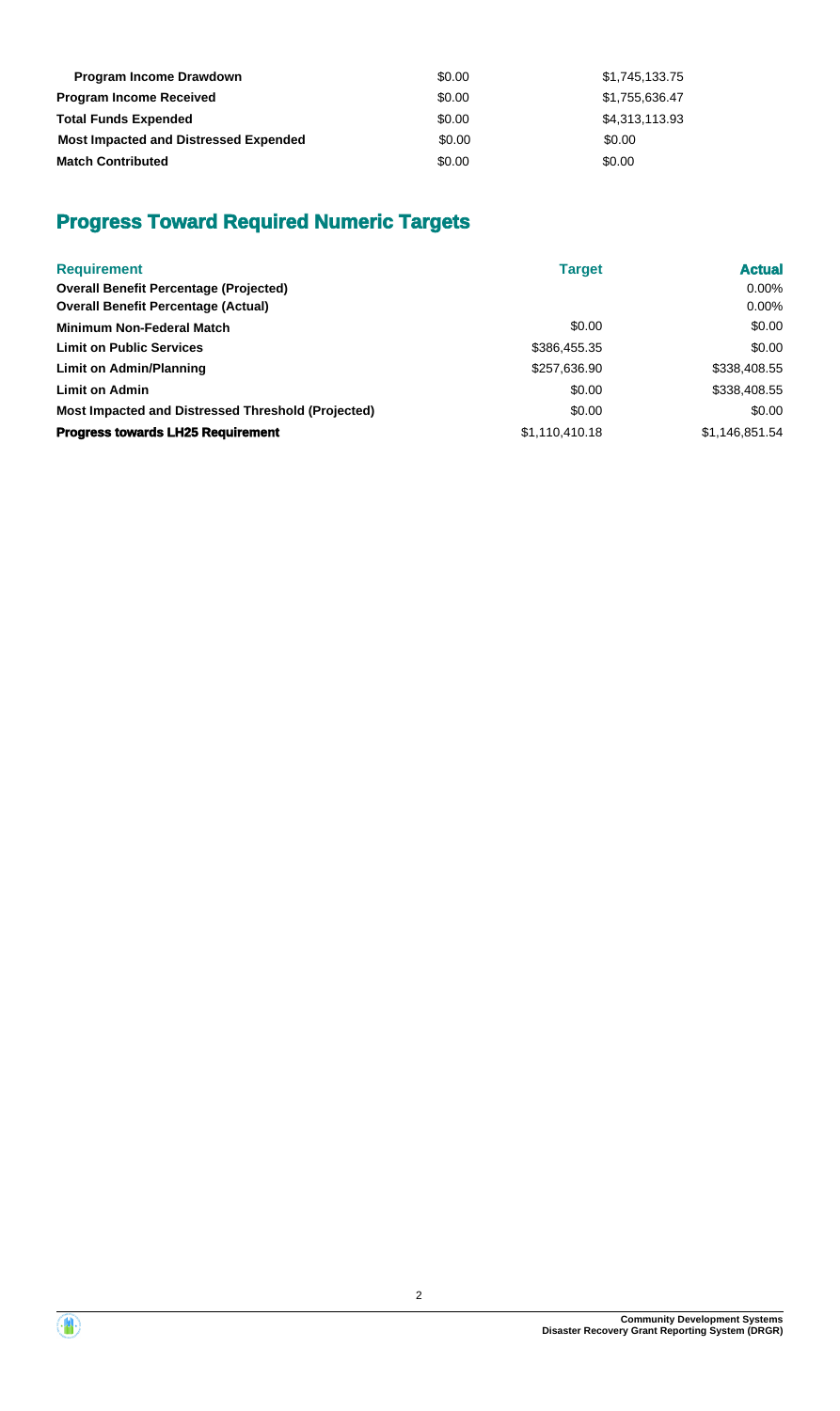# **Overall Progress Narrative:**

s of September 30, 2019 Kane County had drawn and expended 167.37% of its NSP allocation. Below you find a financial summary of Kane County's Neighborhood Stabilization Program that inculdes entitlement funds and program income received to date: Total amount of Neighborhood Stabilization Program funds available: Entitlement Funds: \$2,576,369.00 Program Income: \$1,755,636.47 Total: \$4,332,005.47 Total amount of Neighborhood Stabilization Program funds expended/drawn: Entitlement Funds: \$2,566,871.72 Program Income: \$1,745,133.75 Total: \$4,312,005.47 Kane County has expended 99.54% of all available NSP funds as of September 30, 2019. Using the the definition of Expended funds as described by HUD's July 24, 2012 Policy Alert, Kane County has expended \$4,312,005.47 as of September 30, 2019. NSP CLOSEOUT PLAN Status of Kane County's Grant: Kane County's NSP grant is currently open. Redevelopment work is currently ongoing, status of each project is listed within the individual QPR activity. 1. Have you received HUD Closeout Technical Assistance? (Yes or No) If so, when? No, Kane County is not currently working with any TA provider(s) regarding this grant. 2. What is your closeout status/timeline? Are you ready to closeout? If not, what is keeping you from closing out? (i.e. What are your outstanding projects/activities? Do you still need to allocate funds to new projects/activities?) At this time Kane County is not able to close out its NSP grant because it has not met its 25% set aside amount for households earning less than 50% of area median income. Below is a schedule for selecting a developer to assist the county in meeting this requirement. • Select Developer through RFP Process 11-30-2017 Completed • Obligate balance of NSP funds in DRGR 02-28-2018 Completed • Acquire Property(ies) 06-30-2018 Completed<br>• Rehabilitate Property(ies) 11-30-2019 Underway • Rehabilitate Property(ies) • Sell Property(ies) to Eligible Homebuyer(s) 06-20-2020 • Initiate the closeout process 08-31-2020 3. What is your grant balance, per your internal records?<br>HUD Grant Balance = \$9,497.28 Pogram Income E Pogram Income Balance =  $$10,502.72$ 4. What is your program income, per your internal records? \$1,755,636.47 5. Are your internal financial records reconciled with the information reported in DRGR? YES 6. Are you up to date in your DRGR Reporting requirements? YES 7. Do you need Technical Assistance to clean-up your information in DRGR? If so, what information needs to be cleaned-up?  $N<sub>O</sub>$ Currently Kane County has expended/drawn \$1,146,851.54 or 26.47% of its Neighborhood Stabilization Program funds on households earning less that 50% of area median income. Kane County and its development partners in the Neighborhood Stabilization Program have completed the purchase of 23 single family homes that are within the Areas of Greatest Need identified by the countys Substantial Amendment submitted to the Department of Housing and Urban Development in the fall of 2008. Of the 23 single family homes purchased 20 are homeownership units and 3 rental units.

These purchase occurred in the following jurisdictions within Kane County:

- · Village of Carpentersville 14 Units
- · Village of South Elgin 3 Units
- · Village of North Aurora 1 Unit
- · City of St. Charles 1 Unit
- · City of Batavia 3 Units
- · Aurora Township 1 Unit

The status of 23 units as of September 30, 2019 is listed below:

Homeownership units:

 33 Pine Streeet; Village of Carpentersville (Purchased, Rehab underway) 148 Sioux Avenue; Village of Carpentersville (Purchased, Rehab underway) 229 South Harrison Street; City of Batavia (Sold 01/26/2018) 394 Tee Lane; Village of Carpentersville (Sold 05/15/2017) 128 Mora Road; Village of Carpentersville (Sold 05/04/2017) 2120 Tee Pee Lane; Village of Carpentersville (Sold 09/28/2017)

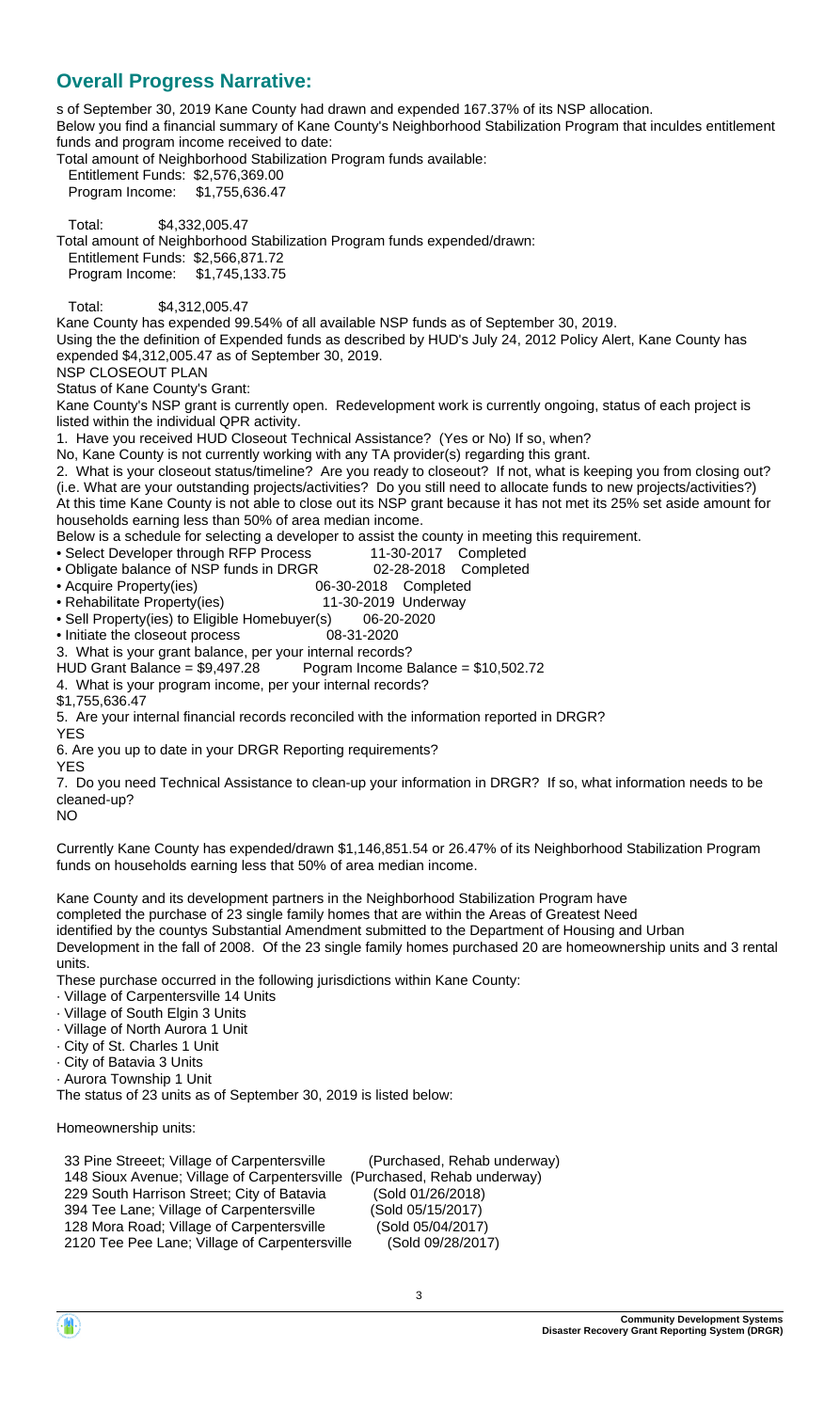124 South River Street; Batavia (Sold 08/31/2016) 39 Robin Road; Village of Carpentersville (Sold 02/12/2016) 527 McKinley Avenue; City of Batavia (Sold 11/06/2014) 158 Sioux Avenue; Village of Carpentersville (Sold 07/02/2014) 50 Ash Street; Village of Carpentersville (Sold 05/30/2013) 980 Berkley Street; Village of Carpentersville (Sold 08/03/2012) 3 Evergreen Lane; Village of Carpentersville (Sold 01/17/2013) 107 Madera Circle; Village of Carpentersville (Sold 08/12/2012) 107 Del Rio Road; Village of Carpentersville (Sold 11/30-2012) 1524 Plymouth Circle; Village of Carpentersville (Sold 06/06/2011) 256 East Plum Street; Village of South Elgin (Sold 07/24/2011) 1912 Moore Avenue; City of St. Charles (Sold 01/10/2012) 477 West Spring Street; Village of South Elgin (Sold 11/17/2011) 1934 Cherokee Road; Village of Carpentersville (Sold 12/23/2011) Rental Units: 276 Harvard Circle; South Elgin (Occupied 12/15/2011) 214 West Arrowhead Street; North Aurora (Occupied 07/18/2011) 399 South Kendall Street; Aurora Township (Occupied 10/27/2011) Total rental units acquired and rehabbed/constructed (completed/underway) 3 units completed Total homebuyer units acquired and rehabbed/constructed (completed/underway) 20 units completed/underway; 18 of 19 units occupied Total number of homebuyer units sold (LH25 and 51-120% AMI) 13 units sold to households earning between 51-102% AMI 5 unit sold to households earning less 50% AMI Total number of rental units occupied (LH 25 and 51-120% AMI) 0 units occupied by households earning between 51-102% AMI 3 units occupied by households earning less 50% AMI Total number of properties acquired and land-banked 0 properties acquired and land banked Total number of units demolished

0 properties acquired and demolished

## **Project Summary**

| <b>Project #, Project Title</b>     | <b>This Report</b>                      |                                         | <b>To Date</b>                          |  |  |
|-------------------------------------|-----------------------------------------|-----------------------------------------|-----------------------------------------|--|--|
|                                     | <b>Program Funds</b><br><b>Drawdown</b> | <b>Project Funds</b><br><b>Budgeted</b> | <b>Program Funds</b><br><b>Drawdown</b> |  |  |
| NSP-02, Purchase and Rehabilitation | \$0.00                                  | \$4.050.361.72                          | \$2,436,971.72                          |  |  |
| NSP-06, Administration              | \$0.00                                  | \$391.279.00                            | \$129,900.00                            |  |  |

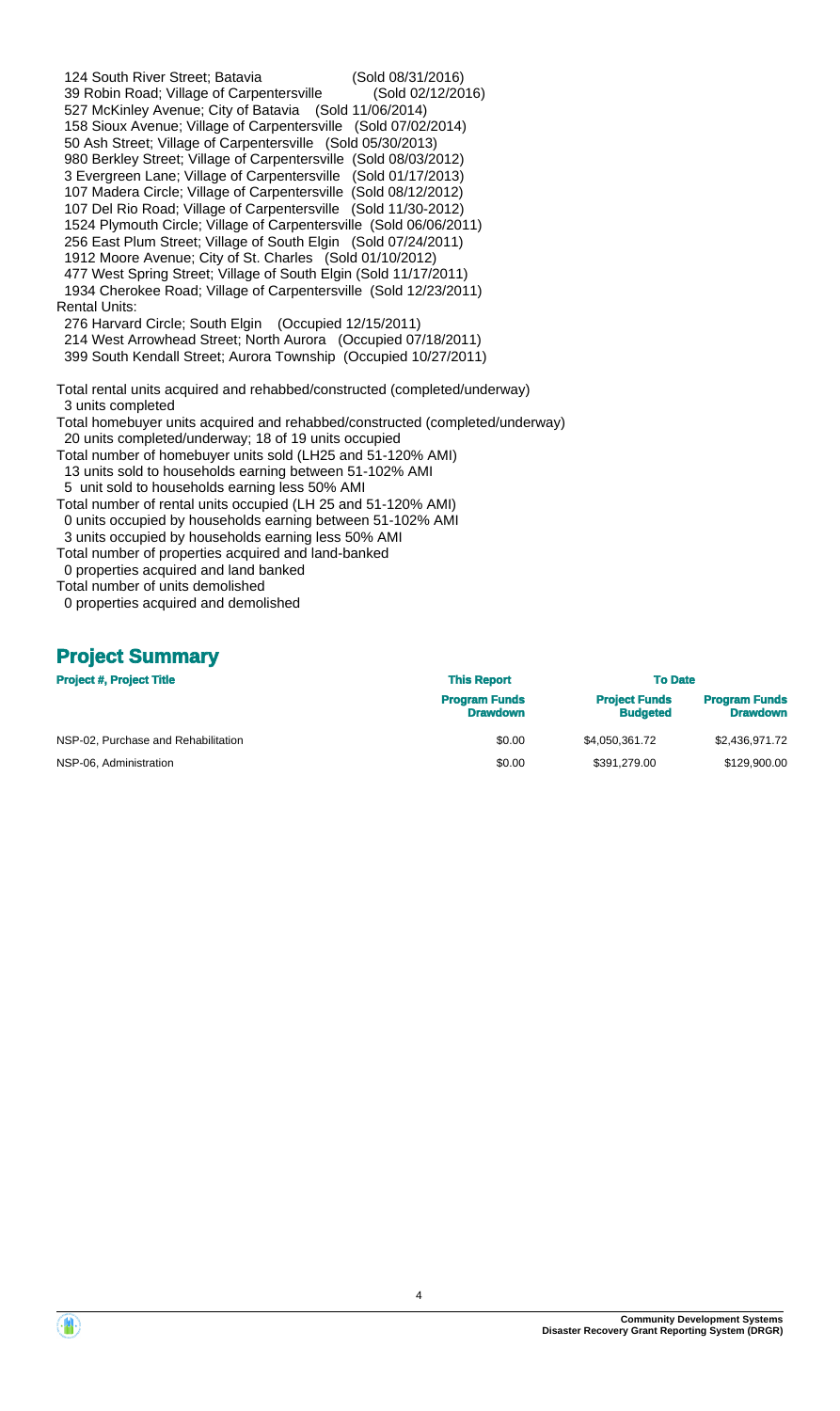# **Activities**

# **Project # / NSP-02 / Purchase and Rehabilitation**

| <b>Grantee Activity Number:</b>            | <b>CHAD-1-A</b>                      |
|--------------------------------------------|--------------------------------------|
| <b>Activity Title:</b>                     | C.H,A,D, Acquisition                 |
|                                            |                                      |
| <b>Activitiy Category:</b>                 | <b>Activity Status:</b>              |
| Acquisition - general                      | Completed                            |
| <b>Project Number:</b>                     | <b>Project Title:</b>                |
| <b>NSP-02</b>                              | Purchase and Rehabilitation          |
| <b>Projected Start Date:</b>               | <b>Projected End Date:</b>           |
| 05/21/2010                                 | 03/01/2013                           |
| <b>Benefit Type:</b><br>Direct (HouseHold) | <b>Completed Activity Actual End</b> |
| <b>National Objective:</b>                 | <b>Responsible Organization:</b>     |

NSP Only - LH - 25% Set-Aside Community Housing Association of DuPage

Date:

| <b>Overall</b>                                 | <b>Jul 1 thru Sep 30, 2019</b> | <b>To Date</b> |
|------------------------------------------------|--------------------------------|----------------|
| <b>Total Projected Budget from All Sources</b> | N/A                            | \$379,345.00   |
| <b>Total Budget</b>                            | \$0.00                         | \$379,345.00   |
| <b>Total Obligated</b>                         | \$0.00                         | \$379,345.00   |
| <b>Total Funds Drawdown</b>                    | \$0.00                         | \$379,345.00   |
| <b>Program Funds Drawdown</b>                  | \$0.00                         | \$379,345.00   |
| <b>Program Income Drawdown</b>                 | \$0.00                         | \$0.00         |
| <b>Program Income Received</b>                 | \$0.00                         | \$0.00         |
| <b>Total Funds Expended</b>                    | \$0.00                         | \$379,345.00   |
| <b>Most Impacted and Distressed Expended</b>   | \$0.00                         | \$0.00         |
| <b>Match Contributed</b>                       | \$0.00                         | \$0.00         |

## **Activity Description:**

CHAD will acquiring foreclosed properties within the areas of greatest need as established by Kane County's Substantial Amendment.

#### **Location Description:**

CHAD will acquiring foreclosed properties within the areas of greatest need as established by Kane County's Substantial Amendment.

#### **Activity Progress Narrative:**

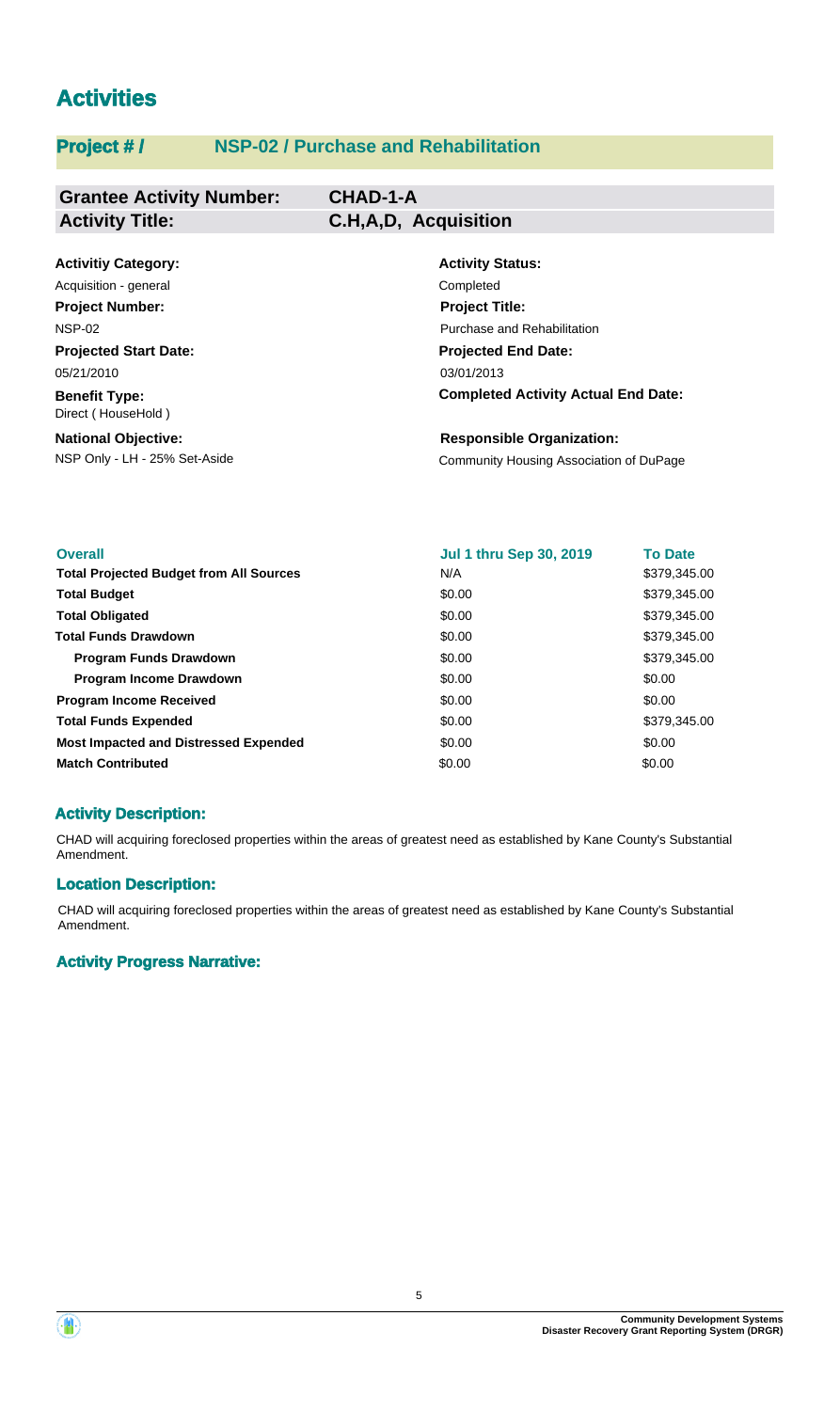# **Accomplishments Performance Measures**

|                                       | <b>This Report Period</b> | <b>Cumulative Actual Total / Expected</b> |
|---------------------------------------|---------------------------|-------------------------------------------|
|                                       | <b>Total</b>              | <b>Total</b>                              |
| # of Properties                       | 0                         | 0/3                                       |
| # of buildings (non-residential)      | 0                         | 0/0                                       |
| # of Parcels acquired by              | 0                         | 0/0                                       |
| # of Parcels acquired by admin        | 0                         | 0/0                                       |
| # of Parcels acquired                 | 0                         | 0/3                                       |
| <b>Total acquisition compensation</b> | 0                         | 0/365000                                  |

|                    | <b>This Report Period</b> | <b>Cumulative Actual Total / Expected</b> |
|--------------------|---------------------------|-------------------------------------------|
|                    | Total                     | <b>Total</b>                              |
| # of Housing Units |                           | 0/3                                       |

## **Beneficiaries Performance Measures**

|                             | <b>This Report Period</b> |     |       | <b>Cumulative Actual Total / Expected</b> |     |              |          |  |
|-----------------------------|---------------------------|-----|-------|-------------------------------------------|-----|--------------|----------|--|
|                             | <b>LOW</b>                | Mod | Total | LOW                                       | Mod | <b>Total</b> | Low/Mod% |  |
| # of Permanent Jobs Created |                           |     |       | 0/0                                       | 0/0 | 0/0          |          |  |

|                 | <b>This Report Period</b> |            |       | <b>Cumulative Actual Total / Expected</b> |            |       |                |
|-----------------|---------------------------|------------|-------|-------------------------------------------|------------|-------|----------------|
|                 | Low                       | <b>Mod</b> | Total | Low                                       | <b>Mod</b> | Total | <b>Low/Mod</b> |
| # of Households |                           |            |       | 0/3                                       | 0/0        | 0/3   |                |
| # of Persons    |                           |            |       | 0/0                                       | 0/0        | 0/0   |                |

# **Activity Locations**

## **No Activity Locations found.**

# **Other Funding Sources Budgeted - Detail**

## **No Other Match Funding Sources Found**

#### **Other Funding Sources Amount Amount Amount Amount Amount Amount**

No Other Funding Sources Found Total Other Funding Sources

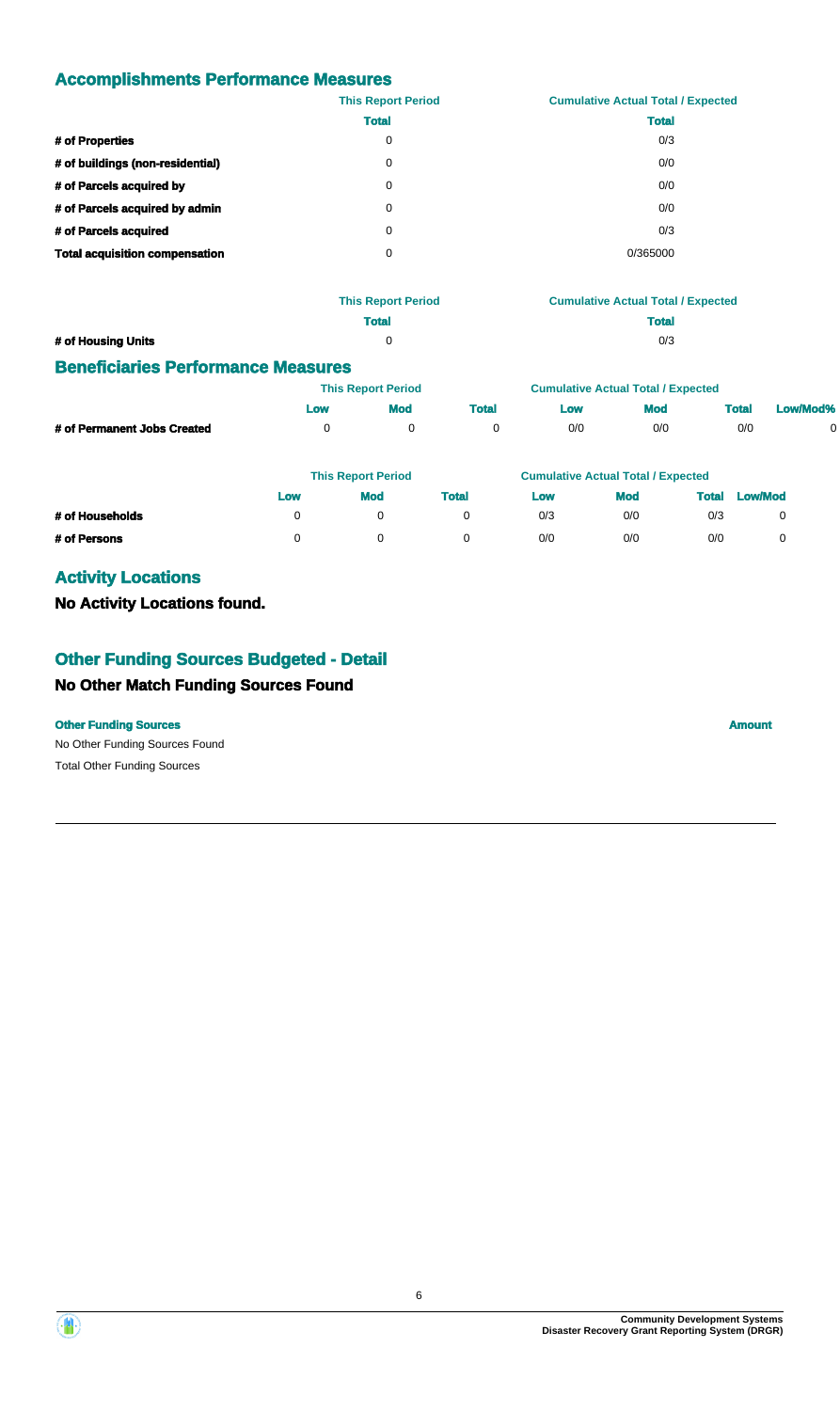**HFHNV0001**

**Activity Title: HFH of Northern Fox Valley Acq & Rehab**

#### **Activitiy Category:**

Rehabilitation/reconstruction of residential structures Under Way

#### **Project Number:**

NSP-02

**Projected Start Date:** 07/01/2013

**Benefit Type:**

Direct ( HouseHold )

#### **National Objective:**

# **Activity Status: Projected End Date: Completed Activity Actual End Date:** 12/31/2015 **Project Title:** Purchase and Rehabilitation

#### **Responsible Organization:**

NSP Only - LH - 25% Set-Aside **Habitat for Humanity of Northern Fox Valley** 

| <b>Overall</b>                                 | <b>Jul 1 thru Sep 30, 2019</b> | <b>To Date</b> |
|------------------------------------------------|--------------------------------|----------------|
| <b>Total Projected Budget from All Sources</b> | N/A                            | \$502,760.54   |
| <b>Total Budget</b>                            | \$0.00                         | \$502,760.54   |
| <b>Total Obligated</b>                         | \$0.00                         | \$502,759.54   |
| <b>Total Funds Drawdown</b>                    | \$0.00                         | \$502,759.54   |
| <b>Program Funds Drawdown</b>                  | \$0.00                         | \$48,513.96    |
| <b>Program Income Drawdown</b>                 | \$0.00                         | \$454,245.58   |
| <b>Program Income Received</b>                 | \$0.00                         | \$0.00         |
| <b>Total Funds Expended</b>                    | \$0.00                         | \$502,759.54   |
| Habitat for Humanity of Northern Fox Valley    | \$0.00                         | \$502,759.54   |
| <b>Most Impacted and Distressed Expended</b>   | \$0.00                         | \$0.00         |
| <b>Match Contributed</b>                       | \$0.00                         | \$0.00         |

## **Activity Description:**

Kane County and its Development Partner Habitat for Humanity of Northern Fox Valley will purchase and rehabilitate 6 units of foreclosed or abandoned single family homes that will then be sold to homeowners who earn less than 50% of Area Median Income.

#### **Location Description:**

Activity will focus on areas of greatest needs north of IL Highway 38, including Unincorporated areas of Kane County, the City of St. Charles, and the Village of Carpentersville.

#### **Activity Progress Narrative:**

abitat for Humanity is under contract to complete the acquisition and rehabilitation of 7 foreclosed units within the Areas of **Greatest** 

Need established by the Kane County Substantial Amendment. All units will be available to households at or below 50% of Area Median Income.

Five units have been completed, two units are currently undergoing rehab.

- 33 Pine Street; Carpentersville
- Unit Purchased, Rehab underway.
- 148 Soiux Avenue; Carpentersville Unit Purchased, Rehab underway.

158 Soiux Avenue; Carpentersville

Unit was sold to a qualified household 07/02/2014.

39 Robin Road; Carpenetersville